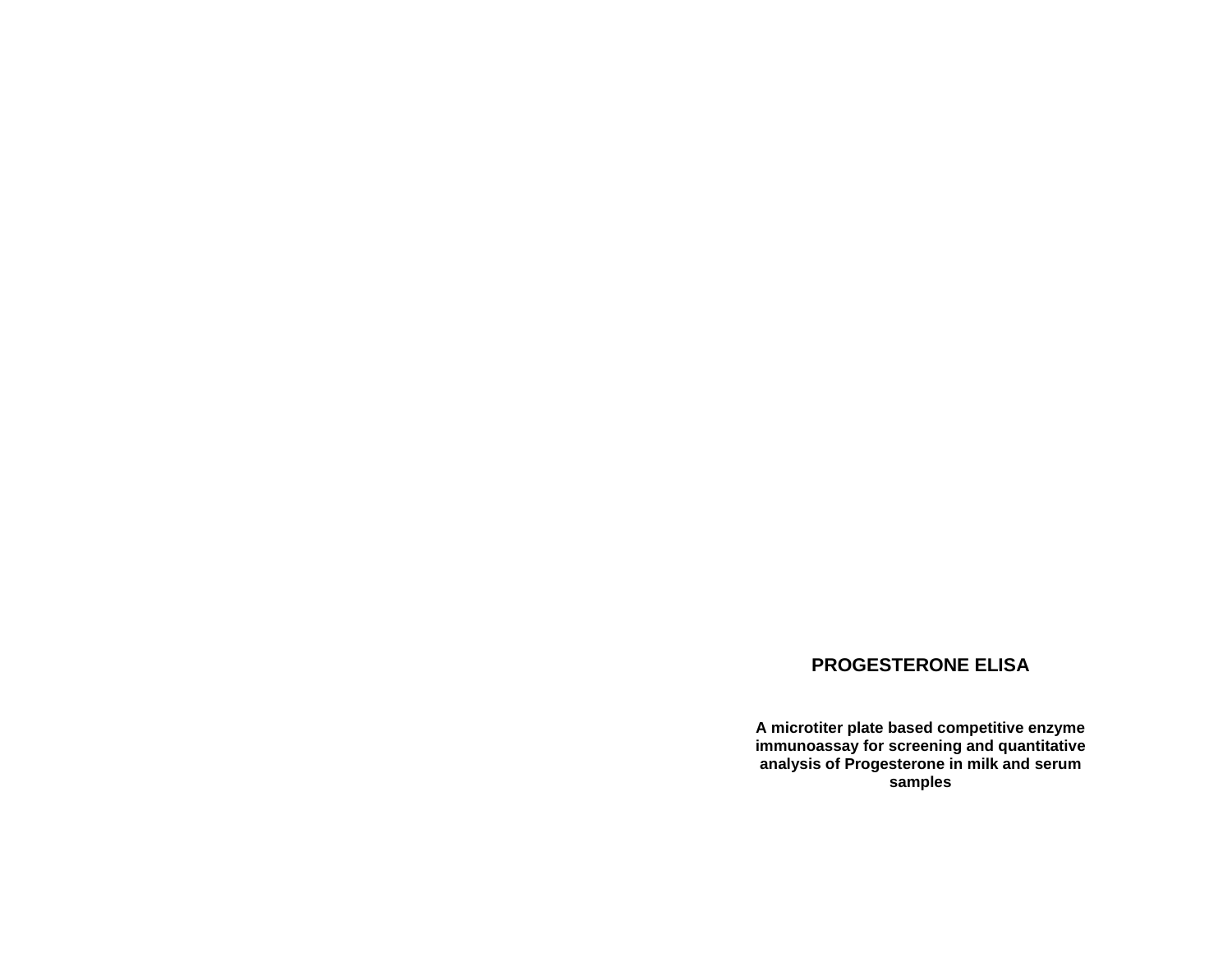## **PROGESTERONE ELISA**

**A microtiter plate based competitive enzyme immunoassay for screening and quantitative analysis of Progesterone in milk and serum samples** 

# TABLE OF CONTENTS

PAGE:

| $\mathbf{1}$    |  |
|-----------------|--|
| 2.              |  |
| З.              |  |
| 4.              |  |
| 5.              |  |
| 6.              |  |
| 7               |  |
| 8.              |  |
| 9.              |  |
| 10.             |  |
| 11              |  |
| 12 <sup>°</sup> |  |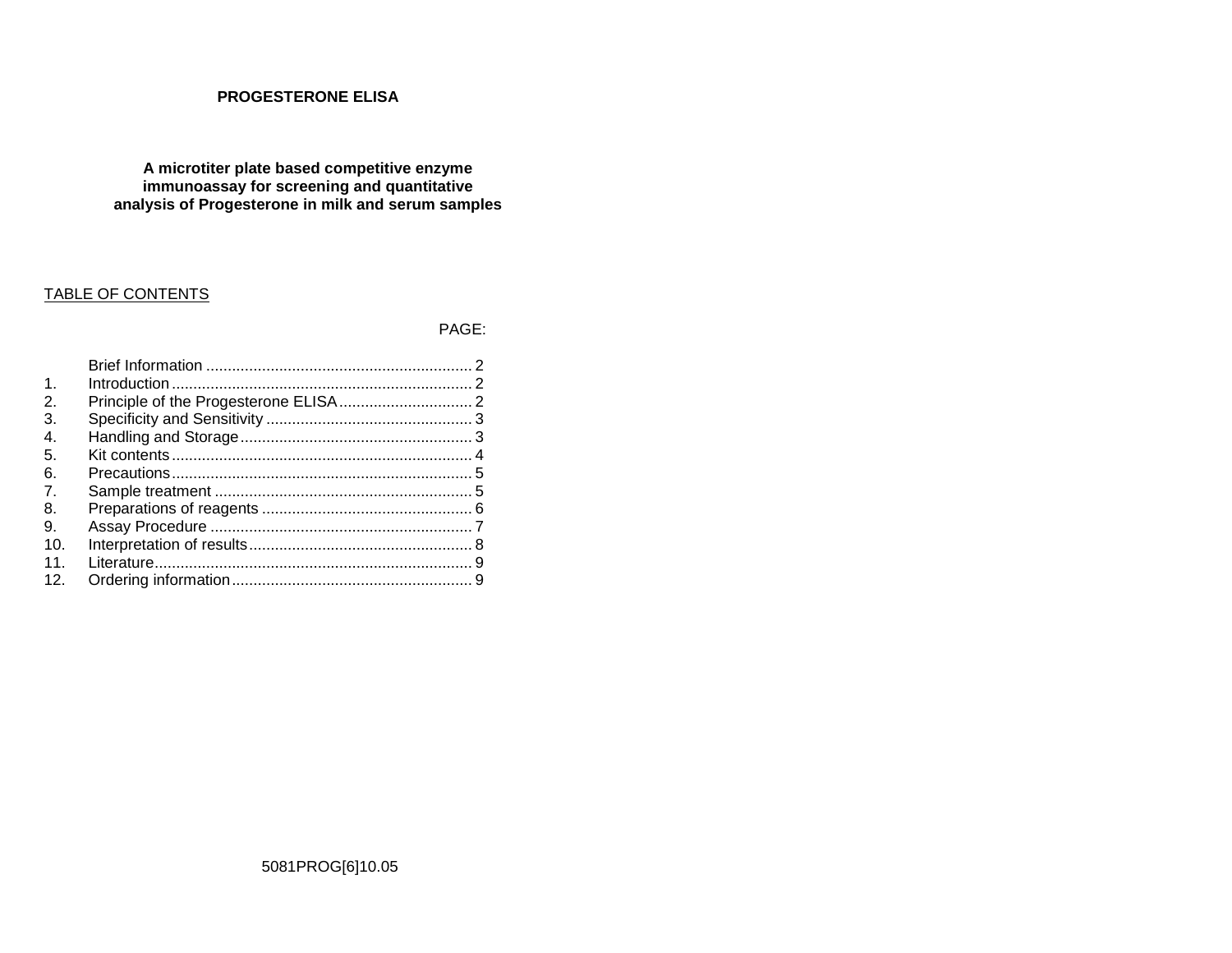### **11. LITERATURE:**

- 1. Hoffman, B., Günzler, O., Hamburger, R. and Smidt, W. Milk-Progesterone as a parameter for fertility control in cattle; methodological approaches and present status of application in Germany. Br. Vet. J., 132 (1976) 469-476.
- 2. Bulman, D.C. and Lamming, G.E. Milk Progesterone levels in relation to conception, repeat breeding and factors influencing acyclicity in dairy cows. J. Reprod. Fertil., 54 (1978) 447-458.
- 3. Foote, R.H., Oltenacu, E.A.B., Kimmerfeld, H.L., Smith, R.D., Riek, P.M. and Braun, R.K. Milk Progesterone as a diagnostic aid. Br. Vet. J., 135 (1979) 550-558.
- 4. Claus, R., Karg, H., Zwiauer, D., Butler, I.V., Pirchner, F. and Rattenberger, E. Analysis of factors influencing reproductive performance of the dairy cow by Progesterone assay in milk fat. Br. Vet. J., 139 (1983) 29-37.
- 5. Schwalm, J.W. and Tucker, H.A. Glucocorticoids in mammary secretions and blood serum during reproduction and lactation and distributions of glucocorticoids, Progesterone and estrogens in fractions of milk. J. Diary Sci., 61 (1978) 550-560.
- 6. Prakash, B.S., Meyer, H.H.D. and van de Wiel, D.F.M. Sensitive enzyme immunoassay to Progesterone in skim milk using second-antibody technique. An. Rprod. Sci., 16 (1988) 225-235.
- 7. Eissa, H.M., Nachreiner, R.F. and Refsal, K.R. Effects of sample handling temperatures on bovine skim milk Progesterone concentrations. Acta.Vet. Hung 43 (1995) 79-87.
- 8. Faller, C., Podestat, U., Hädrich, J., Senn, J and Diehl, Y. Immunoenzymatischer Nachweis von Progesteron aus Serum. Dtsch. Lebensm. Rdsch. 94 (1998) 9-12.

#### **12. ORDERING INFORMATION**

For ordering the Progesterone ELISA kit please use cat. code 5081PROG.

EuroProxima B.V. TEL: + 31 26 3630364 Beijerinckweg 18 FAX: + 31 26 3645111 NL 6827 BN Arnhem Web-site:http://www.europroxima.com The Netherlands E-mail: info@europroxima.com

#### **BRIEF INFORMATION**

The Progesterone ELISA is a competitive enzyme immunoassay for the determination of the concentration of Progesterone in milk and serum samples. With this ELISA-kit 96 analyses can be performed. Samples and standards are measured in duplicate which means that in total 40 milk samples can be analysed.

 The ELISA kit contains all the reagents, including a standard, required to perform the test.

#### **1. INTRODUCTION**

Progesterone is a good marker for determining the functional status of the corpus luteum in cattle. It's measurement in milk serves as a valuable diagnostic tool in identifying ovarian conditions such as silent heat, lack of cyclicity, cystic follicles, retained corpora lutea and irregular cycles (1-4).

The apparent concentration of Progesterone in milk is dependent upon the fat content. The concentration of Progesterone in fat is 50-100 times higher than in the aqueous phase of whole milk (5). To obtain more precise physiological Progesterone values, it is preferable to estimate it's concentration in fat-free skim milk. The range of Progesterone in skim milk is 0.2-12.5 ng/ml. For routine classification purposes, values <0.4 ng/ml correspond to the early follicular phase, 0.4-1.0 ng/ml to the early or ending luteal phase, and >1.0 ng/ml skim milk indicates full luteal activity (6).

In the Progesterone-ELISA, defatted milk samples can be analysed directly.

#### **2. PRINCIPLE OF THE PROGESTERONE ELISA**

The microtiter plate based ELISA kit consists of one plate (12 strips, 8 wells each) precoated with sheep antibodies to rabbit IgG. In one incubation step, specific antibody (rabbit anti-Progesterone), enzyme labelled Progesterone (enzyme conjugate) and Progesterone standards or samples are added to the precoated wells. The specific antibodies are bound by the immobilized rabbit antibodies and at the same time progesterone (in the standard solution or in the milk sample) and enzyme labelled progesterone compete for the specific antibody binding sites (competitive enzyme immunoassay).

After an incubation time of one hour, the non-bound (enzyme labelled) reagents are removed in a washing step.

 The amount of bound enzyme conjugate is visualised by the addition of chromogen substrate (tetramethylbenzidine, TMB). Bound enzyme transforms the chromogen into a coloured product. The substrate reaction is stopped by the addition of sulphuric acid. The colour intensity is measured photometrically at 450 nm and is inversely proportional to the hormone concentration in the standard solution or the sample.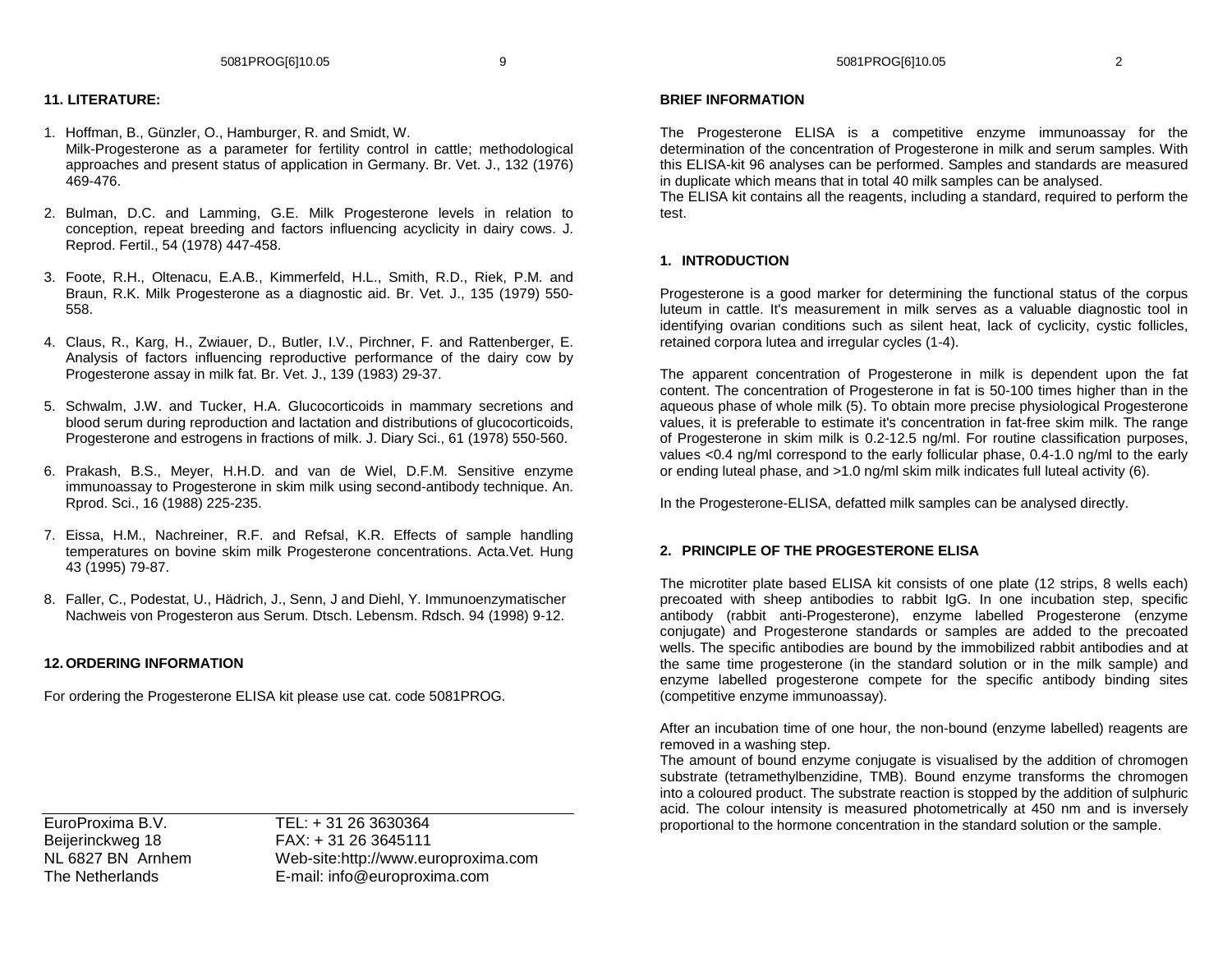## **3. SPECIFICITY AND SENSITIVITY**

The progesterone ELISA utilises antibodies raised in rabbits against protein conjugated progesterone.

| Cross-reactions: | Progesterone        | 100%      |
|------------------|---------------------|-----------|
|                  | Hydroxyprogesterone | $< 0.1\%$ |
|                  | 176-Testosterone    | $< 0.1\%$ |
|                  | Esterone            | $< 0.1\%$ |
|                  | 17β-Nortestosterone | $< 0.1\%$ |

## **4. HANDLING AND STORAGE**

- Store the kit at  $+2^{\circ}$ C to  $+8^{\circ}$ C in a dark place.
- After the expiry date (see kit label) has passed, it is no longer possible to accept any further quality guarantee.
- It is advised to unpack the sealed microtiter plate, reconstitute or dilute the kit components, immediately before use.
- After the lyophilised kit components have been reconstituted, these components are only guaranteed for 1 week (stored at +2ºC to +8ºC in the dark). For prolonged storage, aliquot reconstituted components and store at -20ºC.
- Any direct action of light on the chromogen solution should be avoided.

If the following phenomena are observed, this may indicate a degeneration of the reagents:

- A blue colouring of the chromogen solution before putting it into the wells,
- A weak or absent colour reaction of the first standard (zero standard) (E450nm  $(0.8)$ .

#### **10. INTERPRETATION OF RESULTS**

Subtract the mean optical density (O.D.) value of the blank wells A1 and A2 from the individual O.D. of the wells containing the standards and the samples. The O.D. values of the six standards and the samples (mean values of the duplicates) are divided by the mean O.D. value of the zero standard (wells B1 and B2) and multiplied by 100. The zero standard is thus equal to 100% (maximal absorbance) and the other O.D. values are quoted in percentages of the maximal absorbance.

O.D. standard (or sample)

------------------------------------------------- x 100 = % maximal absorbance

O.D. zero standard

#### Calibration curve:

 The values (% maximal absorbance) calculated for the standards are plotted (on the Y-axis) versus the Progesterone concentration (ng/ml) on a logarithmic X-axis.

The calibration curve should be linear in the 0.1 - 5 ng/ml range.

#### Milk samples/serum samples:

 The amount of Progesterone in the undiluted skim milk sample or serum sample can be read from the calibration curve directly.

Remark: Inconsistency in handling whole milk can have a profound effect in the concentration of Progesterone in skim milk (7).

#### **Calibration Curv <sup>e</sup> Proge ste rone**



**Figure 1 : Example of a calibration curve**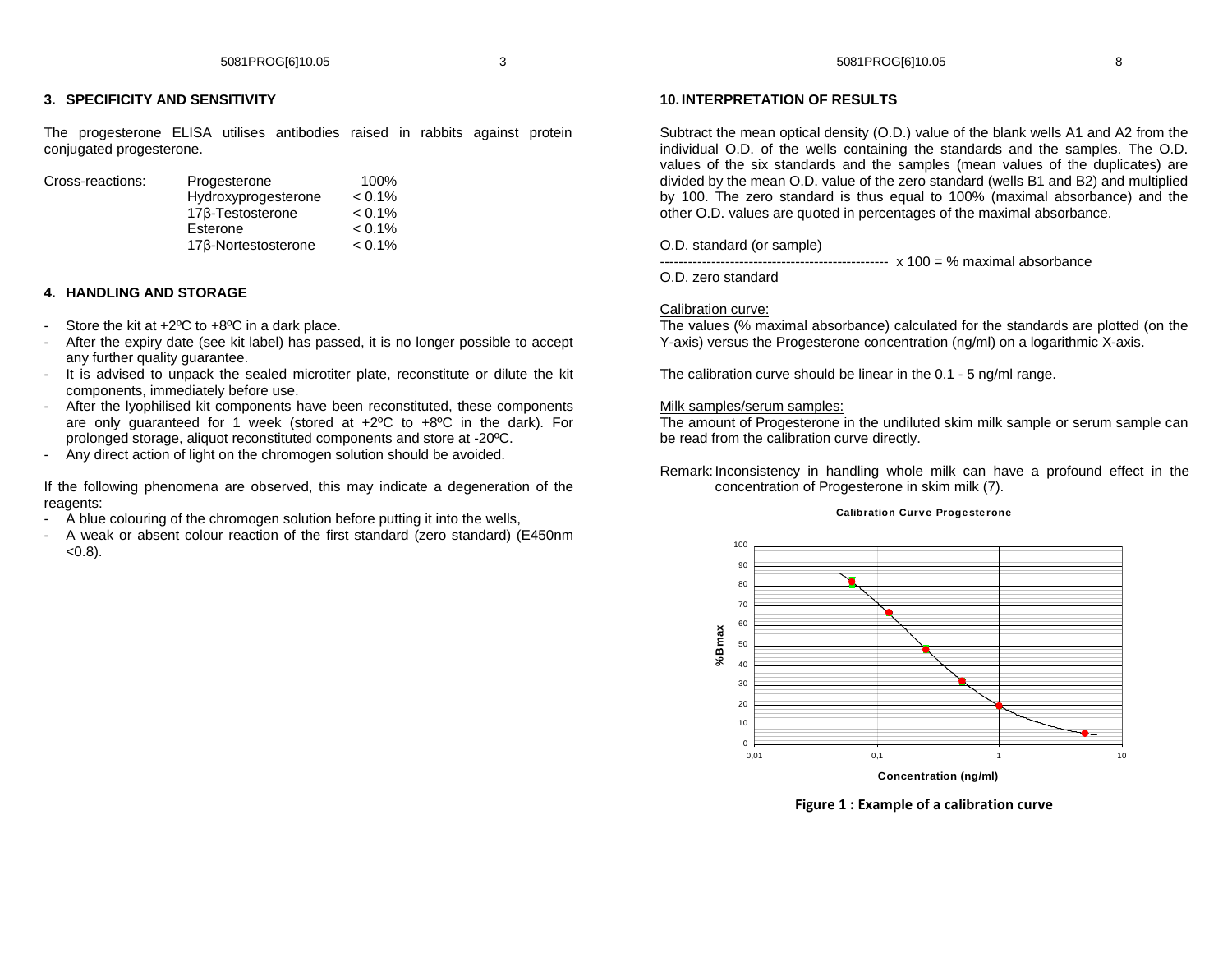### **9. ASSAY PROCEDURE**

#### Rinsing protocol

 In ELISA's, between each immunological incubation step, un-bound components have to be removed efficiently. This is reached by appropriate rinsing. It should be clear that each rinsing procedure must be carried out with care to guarantee interand intra-assay results. Basically manual rinsing or rinsing with automatic plate wash equipment can be done as follows:

### Manual rinsing

- 1. Empty the contents of each well by turning the microtiter plate upside down followed by a firm short vertical movement.
- 2. Fill al the wells to the rims (300 µl) with rinsing solution.
- 3. This rinsing cycle (1 and 2) should be carried out 3 times.
- 4. Turn the plate upside down and empty the wells by a firm short vertical movement.
- 5. Place the inverted plate on absorbent paper towels and tap the plate firmly to remove residual washing solution in the wells.
- 6. Take care that none of the wells dry out before the next reagent is dispensed.

### Rinsing with automatic microtiter plate wash equipment

 When using automatic plate wash equipment, check that all wells can be aspirated completely, that the rinsing solution is nicely dispensed reaching the rim of each well during each rinsing cycle. The washer should be programmed to execute three rinsing cycles.

## **Assay Protocol**

- 1. Prepare samples according to chapter 7 (Sample treatment) and prepare reagents according to chapter 8. Microtiter plate is ready to use.
- 2. Pipette 100 µl dilution buffer in duplicate (well A1, A2). Pipette 50 µl dilution buffer in duplicate (well B1, B2). Pipette 50 µl of each standard dilution in duplicate Pipette 50 µl of each sample solution in duplicate into the remaining wells of the microtiter plate.
- 3. Add 25 µl conjugate (Progesterone-HRPO) to all wells, except wells A1 and A2.
- 4. Add 25 µl antibody solution to all wells, except wells A1 and A2.
- 5. Seal the microtiter plate and shake the plate for 1 min.
- 6. Incubate for 1 hour in the dark at 4ºC (2ºC 8ºC).
- 7. Discard the solution from the microtiter plate and wash 3 times with rinsing buffer.
- 8. Pipet 100 µl substrate solution into each well. Incubate 30 min. at room temperature (20ºC - 25ºC).
- 9. Add 100 µl stop solution to each well.
- 10. Read the absorbance values immediately at 450 nm.

## **5. KIT CONTENTS**

#### Manual

1 sealed microtiter plate (12 strips, 8 wells each), coated with antibodies to rabbit IgG. Ready to use.

Position of the reagents in the kit. For preparation of the reagents see Chapter 8.



- 1. **Dilution buffer** (40 ml, Ready to use)
- 2. **Rinsing buffer** (30 ml, 20 times concentrated)
- 3. **Substrate solution** (12 ml, Ready to use)
- 4. **Stop solution** (15 ml, Ready to use)
- 5. **Conjugate** (lyophilised, blue cap)
- 6. **Antibody** (lyophilised, yellow cap)
- 7. **Standard** (lyophilised, black cap)
- 8. not in use
- 9. not in use
- 10. not in use
- 11. not in use
- 12. not in use
- 13. not in use
- 14. not in use
- 15. not in use
- 16. not in use
- 17. not in use
- 18. not in use
- 19. not in use